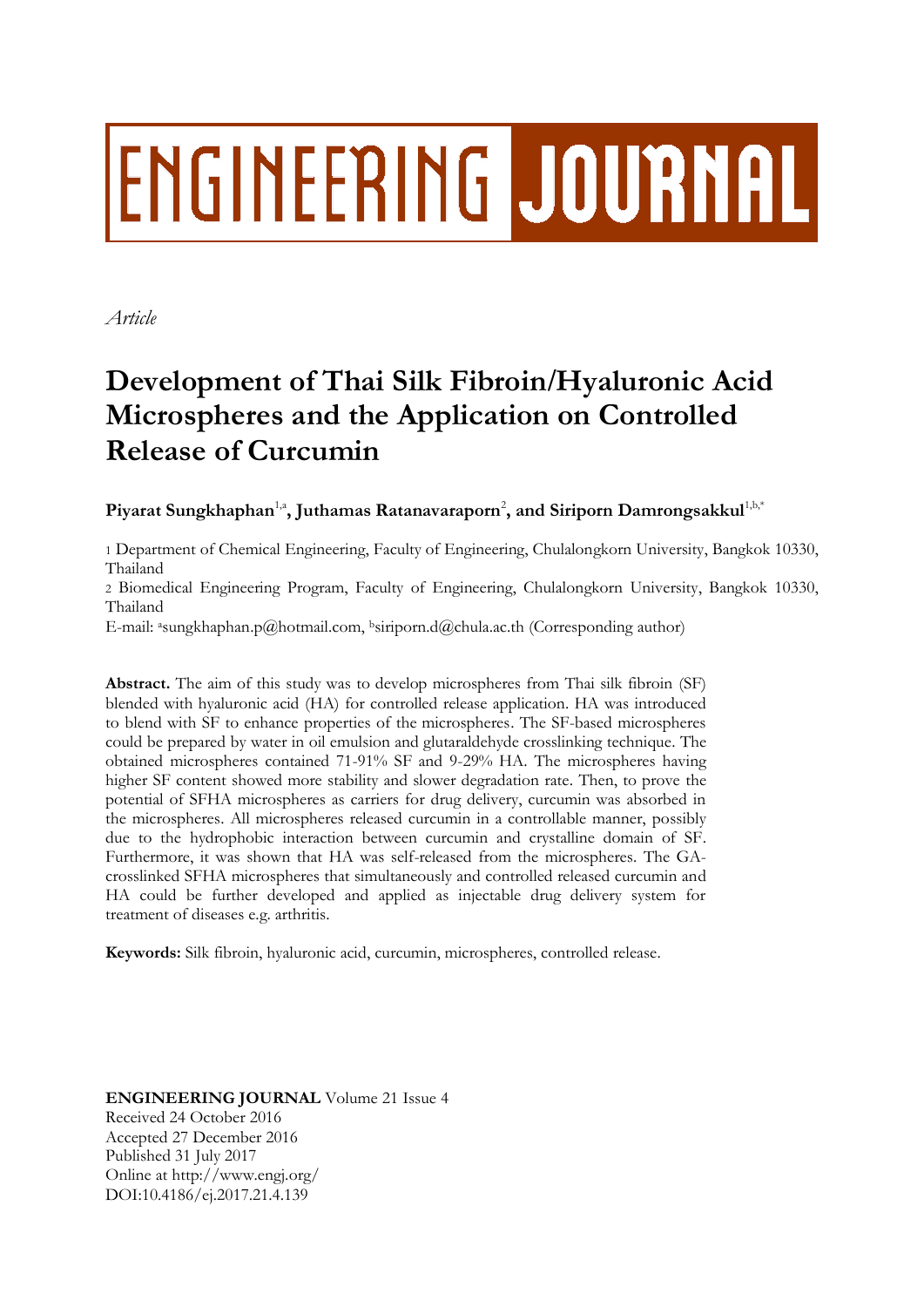# **1. Introduction**

Silk fibroin (SF) is a natural fibrous protein which is derived from domesticated silkworm, *Bombyx mori*. SF is composed of heavy (H) and light (L) chains linked by disulfide bond. A glycoprotein (p25) is also noncovalently linked to these chains. SF structure (β-sheet of H-chain and amorphous of L-chain) contributes to its outstanding mechanical properties which offer an appropriate balance of modulus, strength and elongation. Other attractive properties of SF include biocompatibility, minimal inflammatory reaction, and slow biodegradation rate. Therefore, SF has recently been widely applied as scaffolding in tissue engineering such as vascular tube for flow diverting devices and stents [1-3], SF-composites used in skin, bone and cartilage [4-9]. Additionally, SF has been introduced as carriers for drug delivery system. SF and SFcomposited materials exhibit high encapsulation efficiency and controllable release kinetics, especially to hydrophobic molecules or drugs due to the hydrophobic interaction with crystalline region of SF [10-13].

Hyaluronic acid (HA) is a linear polysaccharide composed of N-acetyl-D-glucosamine and glucoronic acid linked by β-1, 3 and β-1, 4 glucosidic linkages. Besides its biodegradability and biocompatibility, the remarked properties are viscoelasticity and ability to absorb large quantities of water [14, 15]. Moreover, it regulates proliferation, migration, and differentiation of various cells [16, 17]. HA has been extensively used for medical applications, including moisturizer to enhance wound healing, or a lubricant in eyes and joints of osteoarthritis disease [18, 19]. HA has also been utilized as tissue engineered scaffolds and drug carriers [19, 20].

Curcumin is a substance of curcuminiods which is a polyphenolic compound. It is composed of two aromatic rings which have two groups of phenolic linked together by  $\alpha$ , β-unsaturated at the position of carbonyl groups, making the curcumin highly hydrophobic and water-insoluble. An antioxidant activity of curcumin by acting as a scavenger to unstable free radicals is widely reported [21, 22]. Curcumin can relief inflammation of the osteoarthritis and rheumatoid diseases by inhibition of reactive oxygen species (ROS) formed by activated macrophage [23-27]. Curcumin also shows anticancer activity by anti-angiogenesis and decreasing of the electrical potential of mitochondria membrane, resulting in the releasing of cytochrome-c and activating of some enzymes involved in cell death [28-30]. In addition, curcumin possesses other biological activities, for example, antiviral and antibacterial [21, 22, 31]. However, the high hydrophobicity, low stability, poor systemic bioavailability and rapid metabolism limit its therapeutic potential. Therefore, various curcumin delivery systems such as micro/nano particles, micelles, liposomes and scaffolds have been developed to enhance its bioavailability and stability [30-37]. Microparticle is an interesting choice of carrier in drug delivery system due to its high encapsulation efficiency as a result of large surface area per volume, well-defined model for degradation and drug release, controllable size, and can be applied as injectable carrier which is minimal invasive.

In this study, we have attempted to prepare microspheres from Thai silk fibroin (SF) blended with hyaluronic acid (HA) using water in oil emulsion and glutaraldehyde crosslinking technique. Based on our best knowledge, this is the first report of microspheres prepared from Thai SF protein blended with HA. The benefits of HA incorporation would be the enhanced biological activities and the modified degradation and drug release rate of the microspheres. We supposed that the developed SF/HA microspheres could release the hydrophobic curcumin in a controllable manner, resulting in the effectiveness of its biological action. Herein, the blending ratio of SF/HA and crosslinking time were varied to modify morphology, degradation rate and stability of SF/HA microspheres. Then, curcumin was loaded into the SF/HA microspheres. The entrapment efficiency and in vitro release profile of curcumin from the microspheres were evaluated. The SF/HA microspheres with different composition and crosslinking extent were introduced as carrier for controlled delivery of curcumin.

#### **2. Materials and Methods**

#### **2.1. Materials**

The cocoons of *B. mori* Thai silkworm "Nangnoi Srisaket 1" were a kind gift from Queen Sirikit Sericulture Center, Srisaket province, Thailand. Hyaluronic acid (HA,  $\overline{M}_{v}$  ~ 722 kDa, cosmetic grade) was purchased from Namsiang Co. Ltd., Thailand. Lithium bromide (LiBr), glutaraldehyde (GA), glycine, acetone and other chemicals used were analytical grade.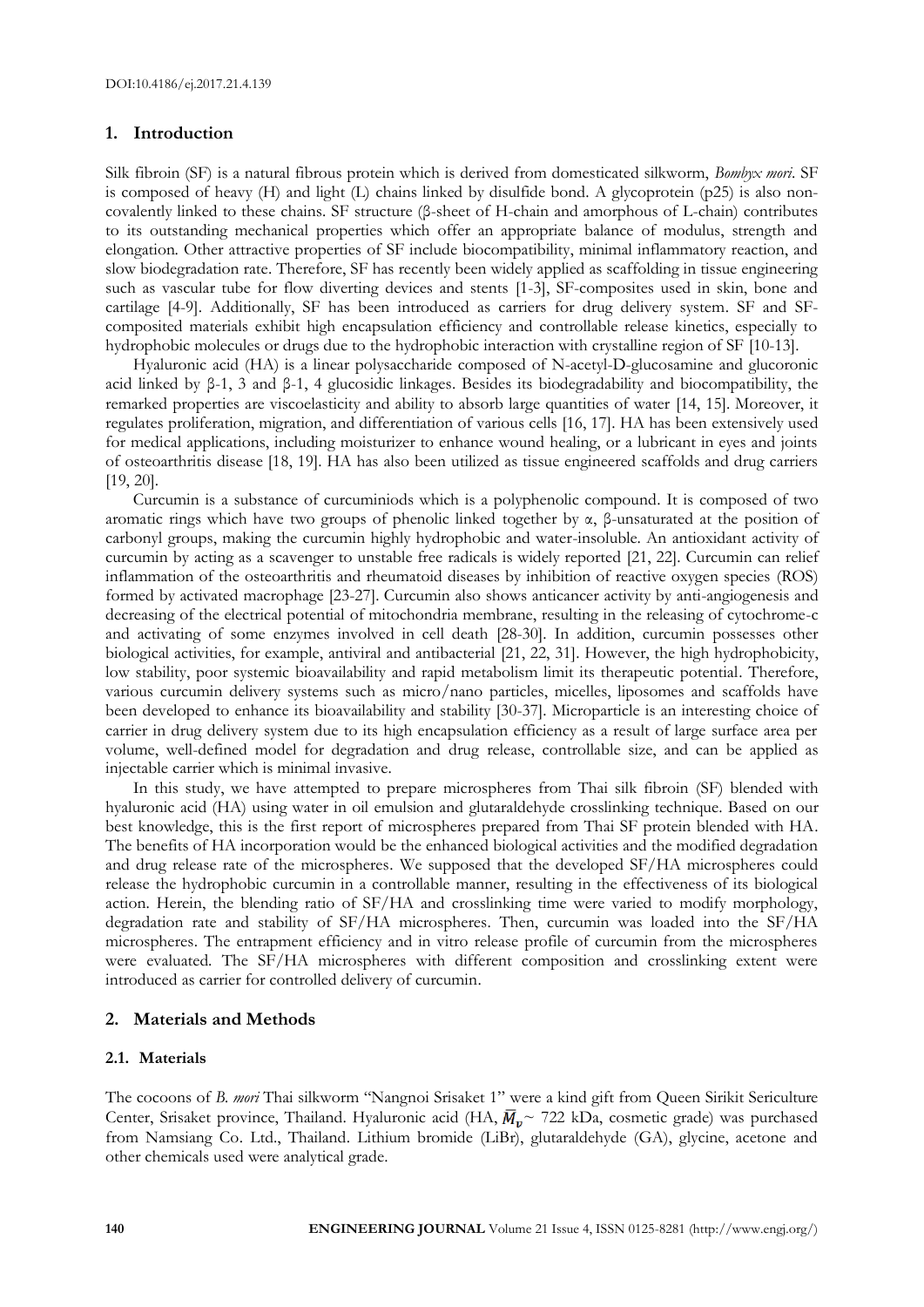#### **2.2. Preparation of Regenerated Thai SF Solution and HA Solution**

Regenerated Thai SF solution was prepared by subsequent processes of degumming and dissolution according to method previously reported [38]. Briefly, the cocoons were degummed by boiling in 0.02 M sodium carbonate (Na2CO3) twice to remove sericin and then rinsed thoroughly with deionized (DI) water, followed by drying at ambient temperature. To obtain aqueous SF solution, the degummed silk was dissolved in 9.3 M LiBr solution. The solution was dialyzed against DI water to remove neutral salts using dialysis tube ( $\text{MW}_{\text{cutoff}} = 12,000-16,000$ ) until the conductivity of dialyzed water was closed to that of DI water. The final concentration of obtained aqueous SF solution was around 6.5-7%wt.

HA solution was prepared by direct dissolving in DI water and stirring overnight to ensure complete solubilization. Prior to the experiments, HA solution was sonicated at 40% amplitude, 30%cycle for 20 min to obtain less viscous HA solution. The average molecular weight of sonicated HA determined by intrinsic viscosity calculation using Huggins and Kramer equation was 260 kDa [39].

#### **2.3. Preparation of SFHA Microspheres**

The SF/HA microspheres were fabricated by water in oil (W/O) emulsion technique. For an aqueous phase, 2.5%wt of SF/HA aqueous solutions were prepared at 25°C, pH 6. For an oil phase, soy bean oil and Tween 80 were used as an oil and emulsifier, respectively. Then, the SF/HA mixture was added dropwise into oil phase (W/O ratio was 1/16) under a constant stirred speed of 300 rpm, 25°C for 20 min. Then, the emulsion temperature was decreased to 4°C and continuously stirred for 1 h. The emulsion was stabilized by glutaraldehyde (GA) crosslinking. For this step,  $3\%$ w/v GA was added dropwise into the emulsion. The crosslinking time was varied to 4, 6 and 24 h under darkness condition. The obtained microspheres were washed repeatedly with acetone to remove excess oil and immersed in 0.1 M glycine aqueous solution to remove unreacted aldehyde groups of GA, followed by rinsing with DI water. The GA-crosslinked microspheres were then freeze dried and size-fractionated using sieves  $(32-85 \text{ }\mu\text{m})$ .

The HA content in obtained SFHA microspheres was determined by modified Elson-Morgan assay [40, 41]. This was known to measure the amount of N-acetyl-D-glucosamine in HA molecules. Briefly, 10 mg microspheres were hydrolyzed with hydrochloric acid (HCl) at 96°C for 14 h, then the pH of hydrolyzed solution was adjusted to 7 with 4 N of sodium hydroxide (NaOH). Acetyl acetone solution was prepared by mixing 25 ml of 1.25 N sodium carbonate  $(N_{22}CO_3)$  with 0.75 ml of acetyl acetone reagent. Then, 2 ml of acetyl acetone solution was mixed with 2 ml of hydrolyzed solution and further incubated at 96°C. Ehrlich's regent was prepared by mixing *p*-dimethylaminobenzaldehyde (DMAB), 6 N HCl and 95%vol ethanol together. Then, 2 ml of Ehrlich's regent was added into the obtained solution. The absorbance of the solution was spectrophotometrically measured at the wavelength of 528 nm. The amount of HA was determined from a standard curve of N-acetyl-D-glucosamine. The amount of HA in microspheres was calculated in relative to the calculated amount of HA in the preparation process as follows:

$$
\frac{W_{\text{GlcNAc}}}{MW_{\text{GlcNAc}}} = \frac{W_{\text{HA}}}{MW_{\text{HA}}}
$$
\n(1)

where  $W_{GlcNAc}$  and  $W_{HA}$  represent the weight of measured N-acetyl-D-glucosamine in microspheres and calculated weight of HA in the microsphere preparation, respectively. While *MWGlcNAc* and *MWHA* represent the molecular weight of repeating unit of N-acetyl-D-glucosamine and HA, respectively.

#### **2.4. Morphology and Size Analysis of Microspheres**

The SF/HA microspheres were immersed in DI water for saturated swelling and dried under critical temperature and critical pressure. The morphology of dried SFHA microspheres was observed on a scanning electron microscope (SEM, JSM-5410LV, JEOL Ltd, Japan) at the accelerating voltage of 12-15 kV after sputter-coating with gold. The SF/HA microspheres were randomly cut to observe crosssectioned morphology. The average size of SF/HA microspheres (5 mg) was determined by Mastersizer 2000 (Malvern Instrument Ltd.) (n=3).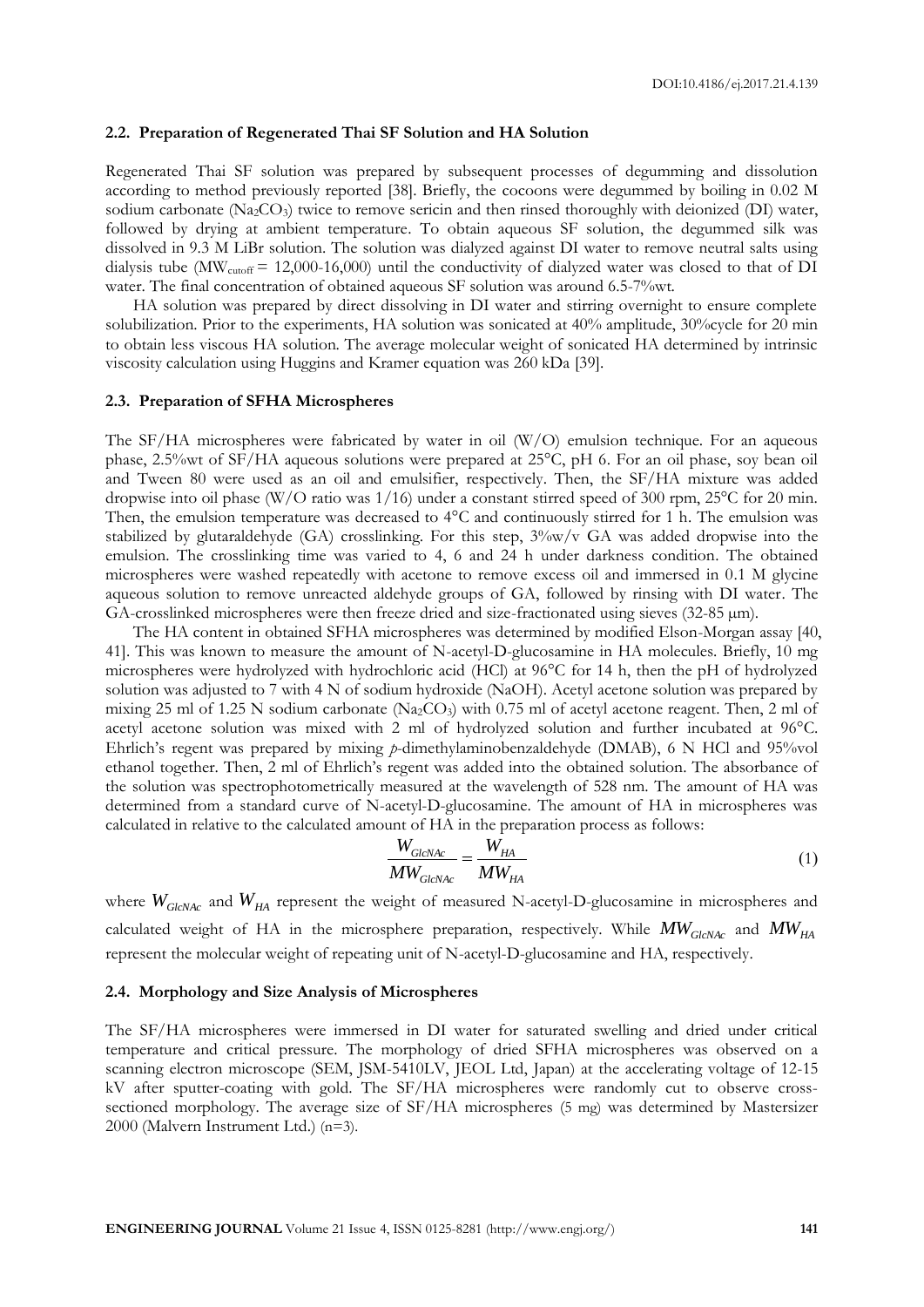#### **2.5. Stability Test of SF/HA Microspheres**

The stability of SF/HA microspheres was evaluated after immersing microspheres in DI water at 37°C for different time intervals. The amounts of HA in the supernatant were determined by modified Elson-Morgan assay as described earlier. The remained microspheres were freeze dried and weighed. The percentage of weight loss was calculated as follows:

Weight loss (
$$
\%
$$
) =  $\frac{W_i - W_f}{W_i} \times 100$  (2)

where  $W_i$  and  $W_f$  represent dried weight of SF/HA microspheres before and after incubated with DI water, respectively (n=3).

#### **2.6. In vitro Biodegradation Test**

SF/HA microspheres were incubated in 1 U/ml of Protease XIV solution (pH 7.4) containing 0.01%wt sodium azide as anti-bacterial agent at 37°C. The enzymatic solution was changed every 2 days. The remained microspheres after incubation were washed with DI water and freeze dried. The dried microspheres were weighed and the percentage of remaining weight at different time intervals was calculated as follows:

$$
Remaining weight (\%) = \frac{W_a}{W_b} \times 100
$$
 (3)

where  $W_b$  and  $W_a$  represent weight of SF/HA microspheres before and after enzymatic incubation at different time intervals, respectively  $(n=3)$ .

#### **2.7. Evaluation of Entrapment Efficiency and Loading of Curcumin in the SF/HA Microspheres**

Curcumin loading in microspheres were carried out by absorption method as follows. Curcumin solution (5 mg/ml in absolute ethanol) was absorbed on 5 mg of SF/HA microspheres. The absorbed microspheres were left at 4°C overnight and air dried for 24 h, then the curcumin loaded SF/HA microspheres were obtained. The entrapment efficiency and drug loading were determined by repeatedly washing curcumin loaded SF/HA microspheres with dimethyl sulfoxide (DMSO). The absorbance of curcumin eluted in DMSO was measured by a spectrophotometer at the wavelength of 430 nm [42, 43]. The entrapment efficiency and drug loading were calculated as follows:

$$
Entrapment efficiency = \frac{M_a}{M_t} \times 100
$$
\n(4)

$$
\text{ Drug loading } (\%) = \frac{M_a}{M_a + M_s} \times 100 \tag{5}
$$

where  $M_a$  and  $M_t$  represent actual and theoretical weight of curcumin in SF/HA microspheres, respectively.  $M_s$  represents the weight of SF/HA microspheres (n=3).

#### **2.8. In vitro Release of Curcumin from SF/HA Microspheres**

The in vitro release of curcumin was evaluated in enzymatic condition using protease XIV. The known amount of curcumin loaded SF/HA microspheres were dispersed in 10 ml phosphate buffer saline (PBS, pH 7.4) containing 10%vol fetal bovine serum (FBS) and 1 U/ml of protease XIV and incubated at 37°C. At predetermined time intervals, the supernatant was collected and the absorbance of curcumin in releasing medium was measured using a spectrophotometer at the wavelength of 430 nm. The fresh releasing medium was replaced with the same volume. The concentration of released curcumin was calculated from a standard curve of curcumin prepared in phosphate buffer saline (PBS) at various concentrations. The percentage of cumulative release of curcumin from SF/HA microspheres was calculated as follows: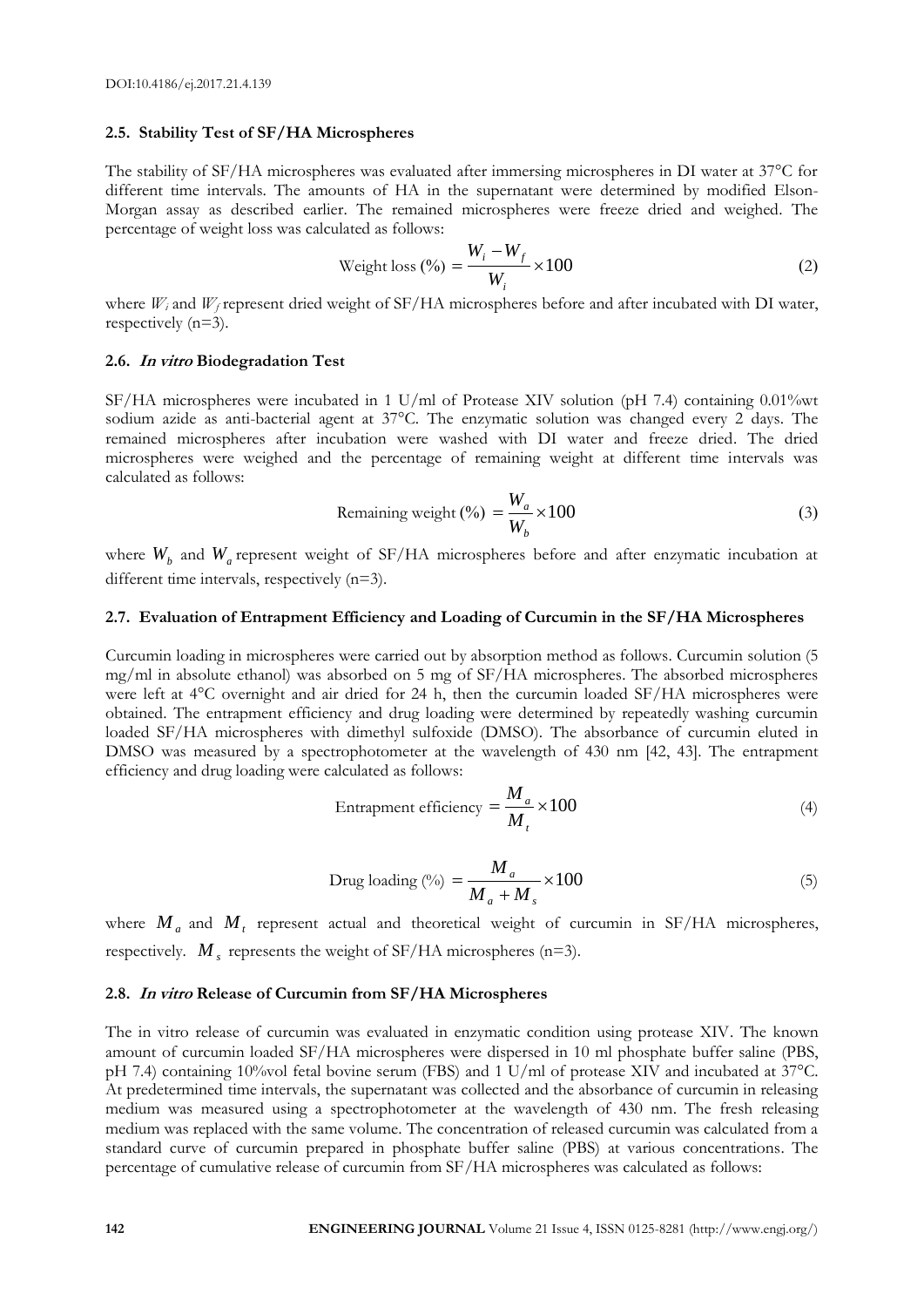$$
C_i = \sum_{i=0}^{t} M_i C_i \tag{6}
$$

Cumulative release (%) = 
$$
\frac{C_i}{C_T} \times 100
$$
 (7)

where  $C_i$ ,  $M_i$  and  $C_T$  represent the amounts of released curcumin from SF/HA microspheres at time intervals, released curcumin from  $SF/HA$  microspheres at time  $i$  and total amount of curcumin entrapped in microspheres (n=3).

#### **2.9. Mathematical Modelling of Curcumin Release**

To explain the kinetic and mechanism of curcumin release, the release profile data were fitted into a Power law model. The calculation was determined as follows:

$$
\frac{M_t}{M_\infty} = kt^n \tag{8}
$$

where  $M_{\infty}$  $\frac{M_t}{M}$  represents the fraction of curcumin release at time t, and *k, n* represent release constant and

release exponent, respectively. For the power law model (Spherical system), a value of  $n = 0.43$  indicates a fickian diffusion mechanism, a value of  $n = 0.85$  indicates a case II transport (relaxation or erosion mechanism) and a value of n between 0.43 and 0.85 indicates an anomalous transport [44-46].

#### **2.10.Statistical Analysis**

One way analysis of variance (ANOVA) was performed to compare individual set of data. In all cases, the results were considered to be significantly different when  $p$ -value  $\leq 0.05$  (n=3).

#### **3. Results**

#### **3.1. HA Content in SF/HA Microspheres**

The percentage of HA presented in GA-crosslinked SF/HA microspheres is shown in Fig. 1. The amounts of HA in 3 formulations of GA-crosslinked microspheres were about 18-29%, 11-24% and 9-14%, respectively. The microspheres were then named based on the actual percentage of HA as follows: SF82HA18, SF89HA11, and SF91HA9. Considering the effect of crosslinking time, it was observed that the percentage of HA in the GA-crosslinked microspheres seemed to be increased with the increasing crosslinking time.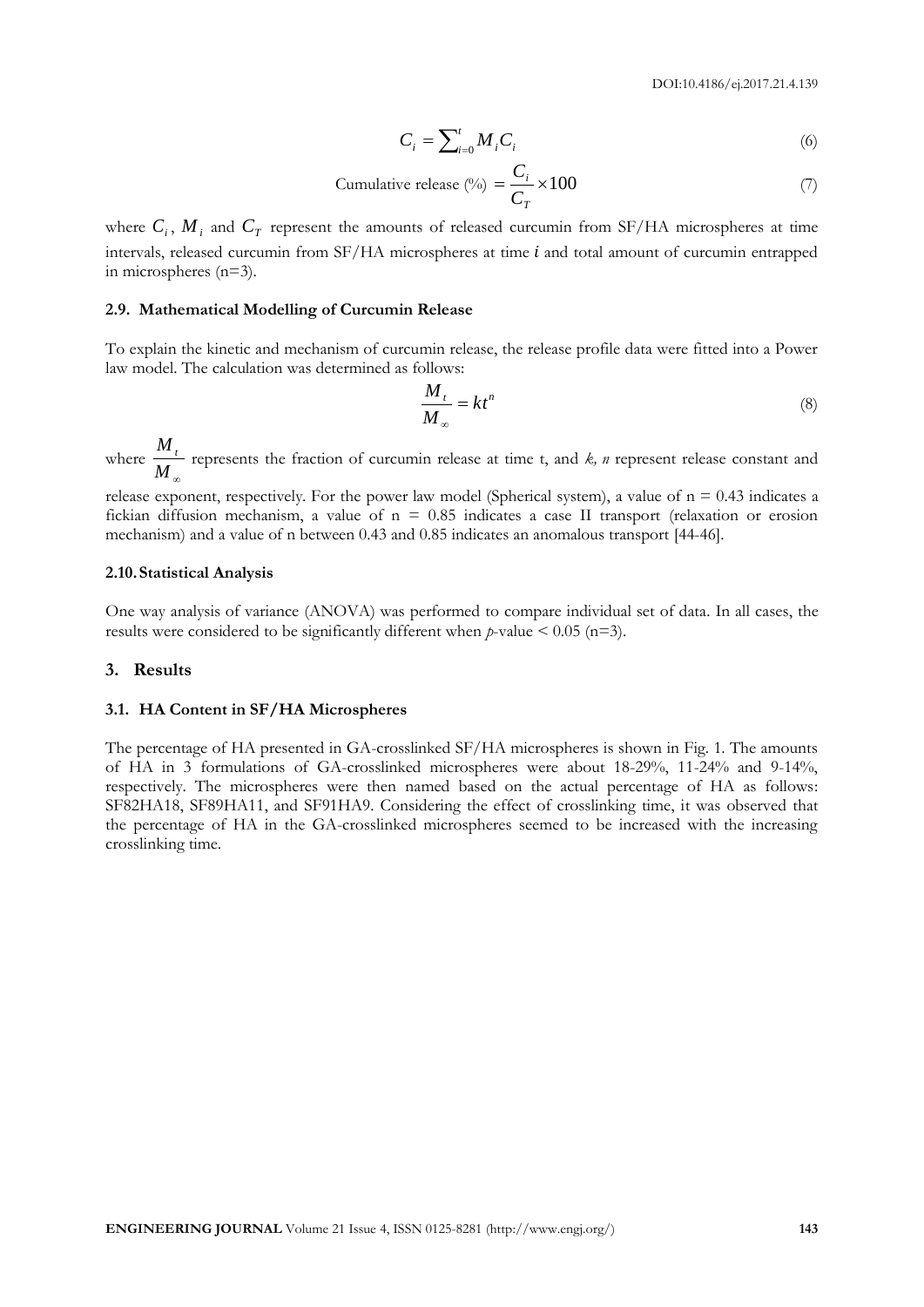

Fig. 1. Percentage of HA presented in GA-crosslinked SFHA microspheres crosslinked for  $4(\Xi)$ , 6( $\Xi$ ), and 24 h( $\mathbf{B}$ )\*, \*\*,  $\bullet$ , #  $p < 0.05$  when comparing among sample groups at corresponding crosslinking time.

# **3.2. Morphology, Size and Yield of SF/HA Microspheres**

Surface morphology, average size, and yield of the dried GA-crosslinked SF/HA microspheres are presented in Table 1. The SF/HA microspheres prepared at different weight blending ratios and crosslinked for 6 h were spherical with smooth surface. Some aggregated and irregular shaped particles were observed on microspheres crosslinked with GA for 4 and 24 h. The cross-sectioned morphology of the microspheres revealed a non-porous inner structure (data not shown). Sizes and yields of the microspheres after fractionated were around 34-68 µm and 51-67%, respectively. It was noticed that the size of the microspheres tended to be bigger for the microspheres containing higher SF content.

Table 1. Morphology, sizes and yields of GA-crosslinked SFHA microspheres prepared at different compositions and crosslinked for 4, 6 and 24 h (scale bar =  $10 \mu m$ ).

| Crosslinking<br>time<br>(h) | <b>SEM</b> images                            | Size of microspheres<br>$(\mu m)$ | Yield of microspheres<br>$(^{0}_{0})$ |
|-----------------------------|----------------------------------------------|-----------------------------------|---------------------------------------|
| 4                           | <b>ISKU XI-ADD AN ONE TODATS</b><br>SF82HA18 | $57.6 \pm 3.1$                    | $51.8 \pm 1.9$                        |
|                             | SF89HA11                                     | $57.0 \pm 2.3$                    | $56.5 \pm 5.9$                        |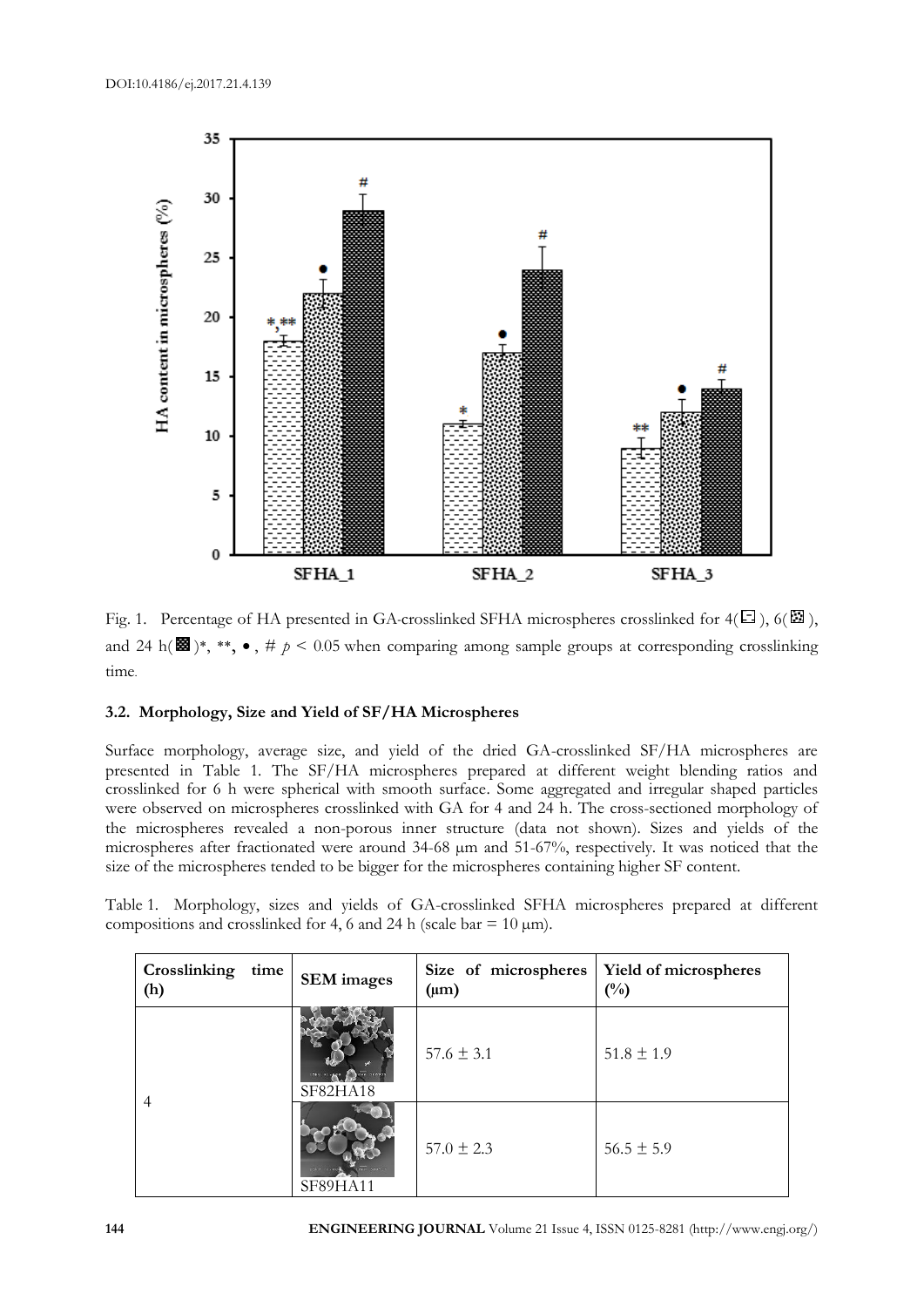|    | SF91HA9                                   | $63.2 \pm 2.9$ | $56.6 \pm 3.2$ |
|----|-------------------------------------------|----------------|----------------|
| 6  | SF78HA22                                  | $44.9 \pm 2.2$ | $63.8 \pm 1.3$ |
|    | SF83HA17                                  | $48.7 \pm 2.6$ | $67.5 \pm 5.5$ |
|    | $\mathbb{C} \cdot \mathbb{Z}$<br>SF88HA12 | $68.0 \pm 2.1$ | $57.5 \pm 5.6$ |
| 24 | SF71HA29                                  | $34.4 \pm 2.8$ | $56.5 \pm 5.9$ |
|    | <b>INKU XI.000</b><br>SF76HA24            | $39.8 \pm 0.4$ | $56.5 \pm 9.3$ |
|    | SF86HA14                                  | $61.4 \pm 0.1$ | $58.5 \pm 6.1$ |

# **3.3. Stability of SF/HA Microspheres**

The amount and percentage of HA loss from SF/HA microspheres after immersion in DI water are demonstrated in Fig. 2. The weight loss of HA per gram of freeze-dried microspheres continuously increased with time. The microspheres having higher HA content showed a higher amount of HA loss. The percentages of HA loss of all microspheres were around 7-21% after immersion for 144 h. The microspheres crosslinked for 4 h revealed higher percentage of HA loss when comparing to corresponding microspheres crosslinked for 6 and 24 h. Meanwhile, the amounts of HA detected in supernatant of GAcrosslinked SF/HA microspheres after immersion in DI water are shown in Fig. 3. The amount of HA in the supernatant of microspheres having higher HA content was noticed to be higher than that found in the supernatant of microspheres containing lower HA content. It was also observed that the amount of HA in supernatant was decreased in the microspheres crosslinked for longer time. The highest amount of HA  $(0.07-0.20 \text{ mg/g}$  microspheres) was detected in the supernatant of the microspheres crosslinked for 4 h.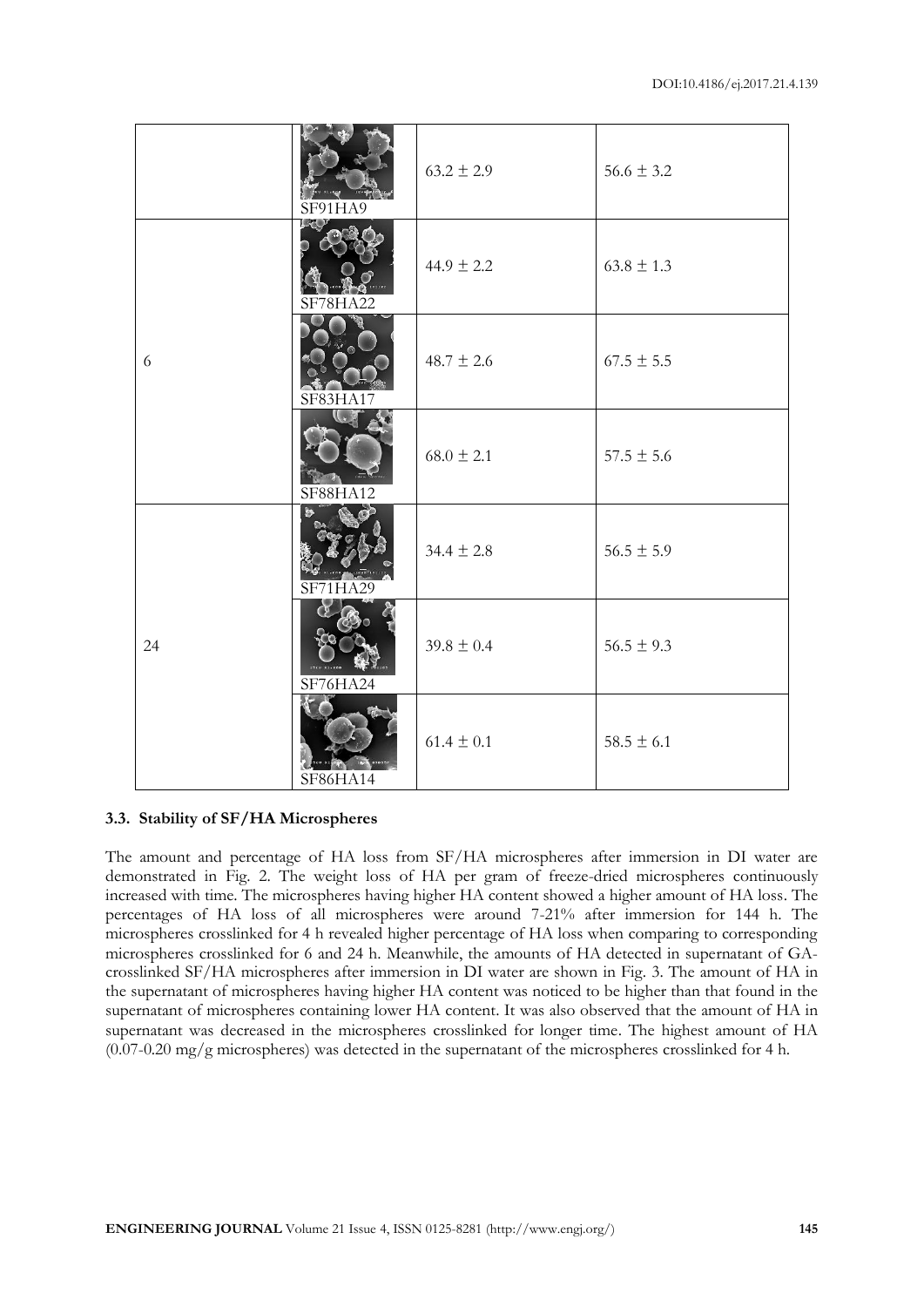

Fig. 2. The amount of weight loss of GA-crosslinked SFHA microspheres (left) and the percentage of weight loss (right) after immersion in DI water at 37°C for different time intervals. \**p* < 0.05 when comparing among sample groups at corresponding time.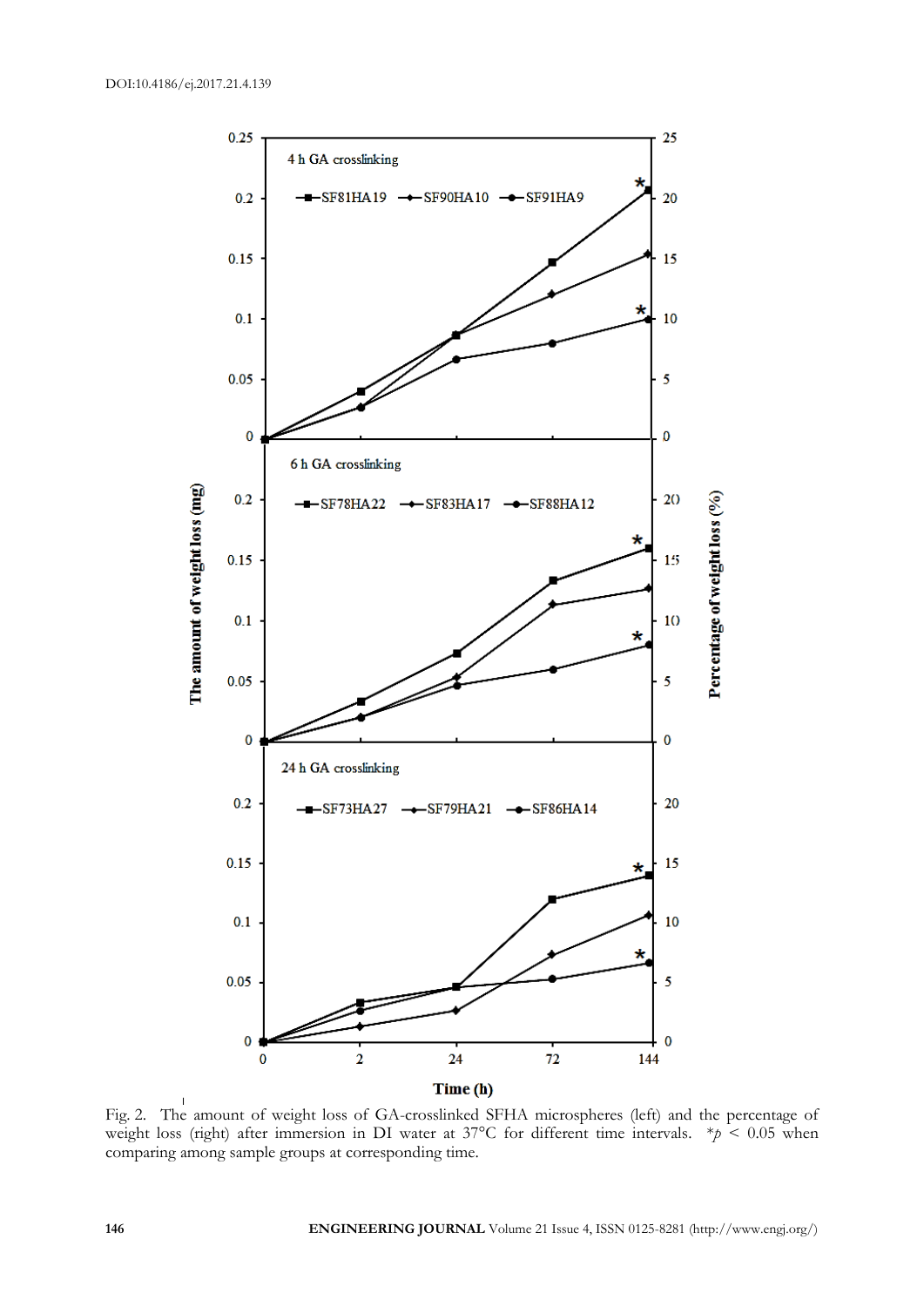

Fig. 3. The amount of HA detected in supernatant after immersed the GA-crosslinked SFHA microspheres in DI water at 37°C for different time intervals.  $*\!p$  < 0.05 when comparing among sample groups at corresponding time.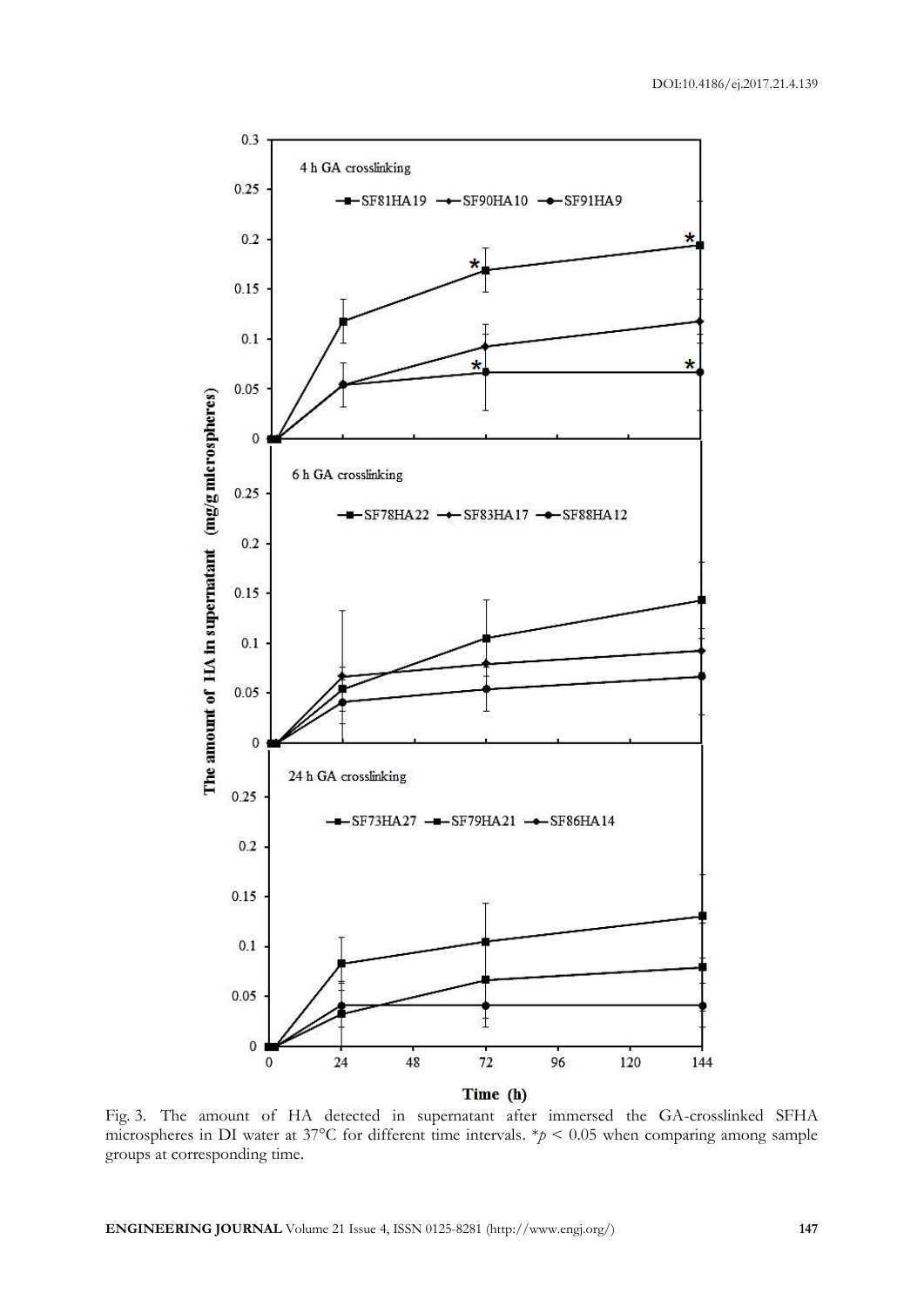# **3.4. In vitro Biodegradation of SF/HA Microspheres**

Figure 4 shows the degradation profiles of SF/HA microspheres crosslinked for 6 h after incubated in 1 U/ml of protease XIV at 37<sup>o</sup>C for a period of 14 days. The microspheres containing higher SF content show slightly higher percentage of weight remaining than those having lower SF content. After 14 days of incubation, the weight of microspheres having the highest SF content (SF88HA12) remained 50% while those having the lowest SF content (SF78HA22) were only 35% of their original weights.



Fig. 4. Degradation profile of SFHA microspheres crosslinked with GA for 6 h after incubated in PBS solution (pH 7.4) containing 10%vol FBS and 1 U/ml of protease XIV at 37°C for different time intervals.  $(\blacksquare)$  SF88HA12;  $(\blacktriangle)$  SF83HA17;  $(\blacktriangleright)$  SF78HA22.

# **3.5. Entrapment and Loading Efficiency of Curcumin in SF/HA Microspheres**

Table 2 demonstrates the entrapment and loading efficiency of curcumin in SF/HA microspheres. The significant difference in the entrapment and loading efficiencies of curcumin in various formulations of SF/HA microspheres was not observed. The entrapment and loading efficiencies of curcumin in all microspheres crosslinked with GA for 6 h were approximately 30-33% and 7.1-7.7%, respectively.

Table 2. Entrapment and loading efficiency of curcumin in SFHA microspheres crosslinked with GA for 6 h.

| Sample   | Entrapment efficiency $(\% )$ | Loading efficiency $(\% )$ |
|----------|-------------------------------|----------------------------|
| SF78HA22 | $33.2 \pm 1.1$                | $7.7 + 0.2$                |
| SF83HA17 | $32.7 \pm 5.3$                | $7.5 + 1.1$                |
| SF88HA12 | $30.8 \pm 1.7$                | $7.1 + 0.4$                |

# **3.6. In vitro Release of Curcumin from SF/HA Microspheres**

The profiles of curcumin release from SF/HA microspheres crosslinked with GA for 6 h after incubated in PBS solution (pH 7.4) containing 10% FBS and 1 U/ml of protease XIV are shown in Fig. 5. Initially, the curcumin was continuously released to around 80% of original loaded amount. The release of curcumin became steady after 36 h (79-84% of curcumin released). The significant difference in curcumin release rate among various microspheres was not observed.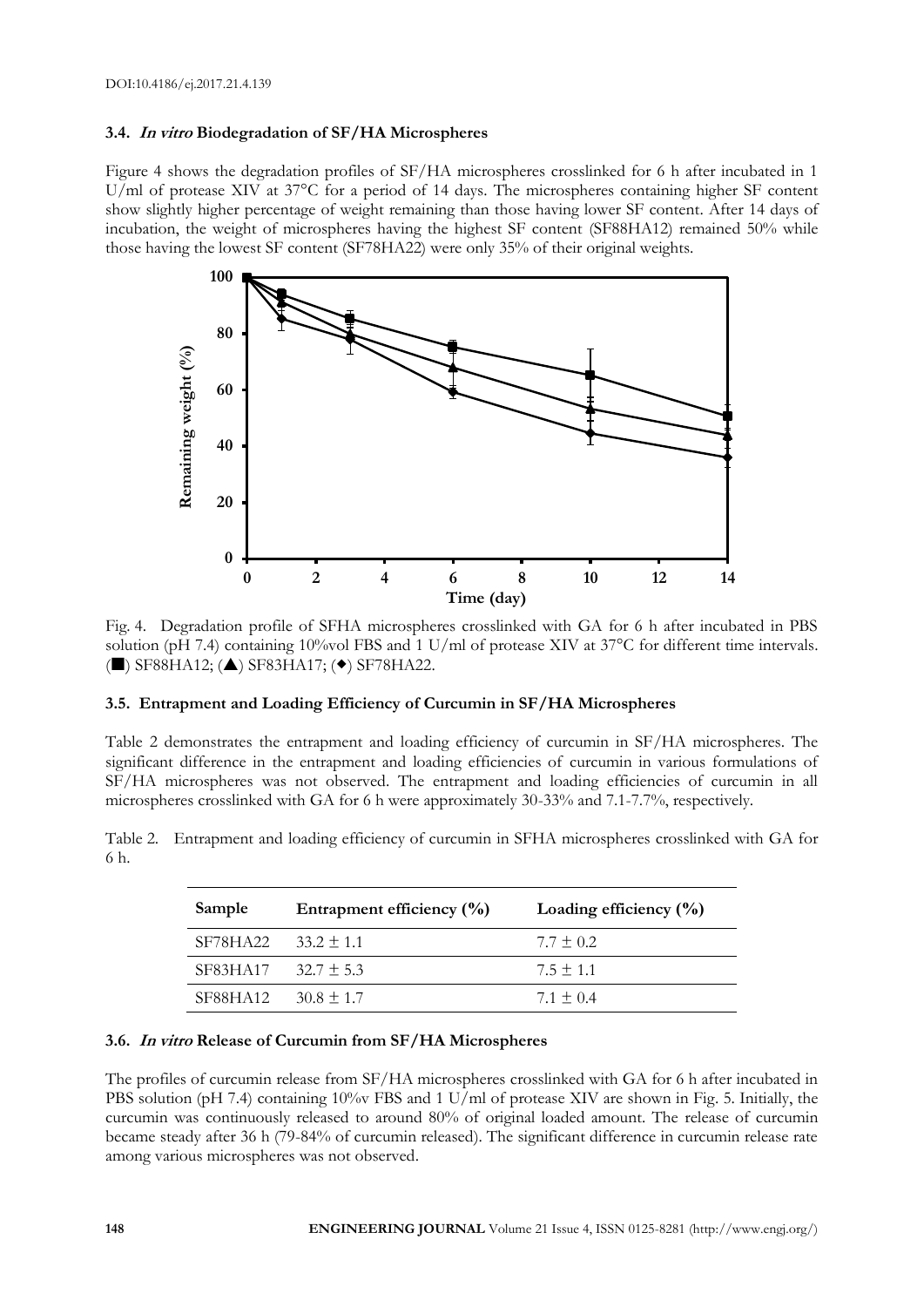

Fig. 5. *In vitro* release profile of curcumin from SFHA microspheres crosslinked with GA for 6 h after incubated in PBS solution (pH 7.4) containing 10%vol FBS and 1 U/ml of protease XIV at 37°C for different time intervals. ( $\blacksquare$ ) SF88HA12; ( $\blacktriangle$ ) SF83HA17; ( $\blacklozenge$ ) SF78HA22.

Table 3**.** The constant and exponential values of curcumin released from SFHA microspheres crosslinked with GA for 6 h when fit to a power law model.

| Sample          | Release         | Release         | Regression         |
|-----------------|-----------------|-----------------|--------------------|
|                 | constant(k)     | exponent(n)     | coefficient $(R2)$ |
| SF78HA22        | $0.16 \pm 0.09$ | $0.51 \pm 0.08$ | 0.87               |
| <b>SF83HA17</b> | $0.14 \pm 0.09$ | $0.55 \pm 0.07$ | 0.91               |
| SF88HA12        | $0.14 \pm 0.07$ | $0.52 \pm 0.06$ | 0.85               |

#### **4. Discussion**

In this study, we have developed microspheres from Thai SF and HA to be applied as a carrier of curcumin for controlled release applications. The SF/HA microspheres were successfully fabricated by a simple water in oil emulsion technique using Tween 80 as an emulsifier. GA was used to crosslink SF/HA microspheres during the microdroplet formation. In this case, aldehyde groups of GA would activate hydroxyl groups of HA and amino groups of SF to form intermolecular covalent bonds. Then, the GA-crosslinked SF/HA microspheres were obtained. The effects of crosslinking time and blending ratios of SF and HA on morphology, size, yield, and stability of SF/HA microspheres were elucidated.

The SEM micrographs revealed a round shape with smooth surface of the microspheres crosslinked for 6 h while some aggregated and irregular shaped particles were found in microspheres crosslinked for 4 and 24 h (Table 1). This might imply that both 4 and 24 h were not appropriate time for the crosslinking reaction to occur. The 4 h crosslinking may be too short to achieve the complete crosslinking, resulting in unstable microspheres which became aggregated. And there were some high contents of uncrosslinked molecules were also leached out during microspheres formation. (the results shown in Figs. 2 and 3) On the other hand, the irregular shaped particles were obtained from the microspheres crosslinked for 24 h, possibly being a result of mechanical damage from continuous stirring during crosslinking. Then, 6 h crosslinking time was suitable for microspheres preparation. The crosslinking time also influence on the incorporation of HA in SF/HA microspheres. More HA contents could be stabilized in SF/HA microspheres when applying a longer crosslinking time (Fig. 1). Furthermore, the sizes of the obtained microspheres after fractionation (34-68 µm) were in the appropriate range for injection through a medical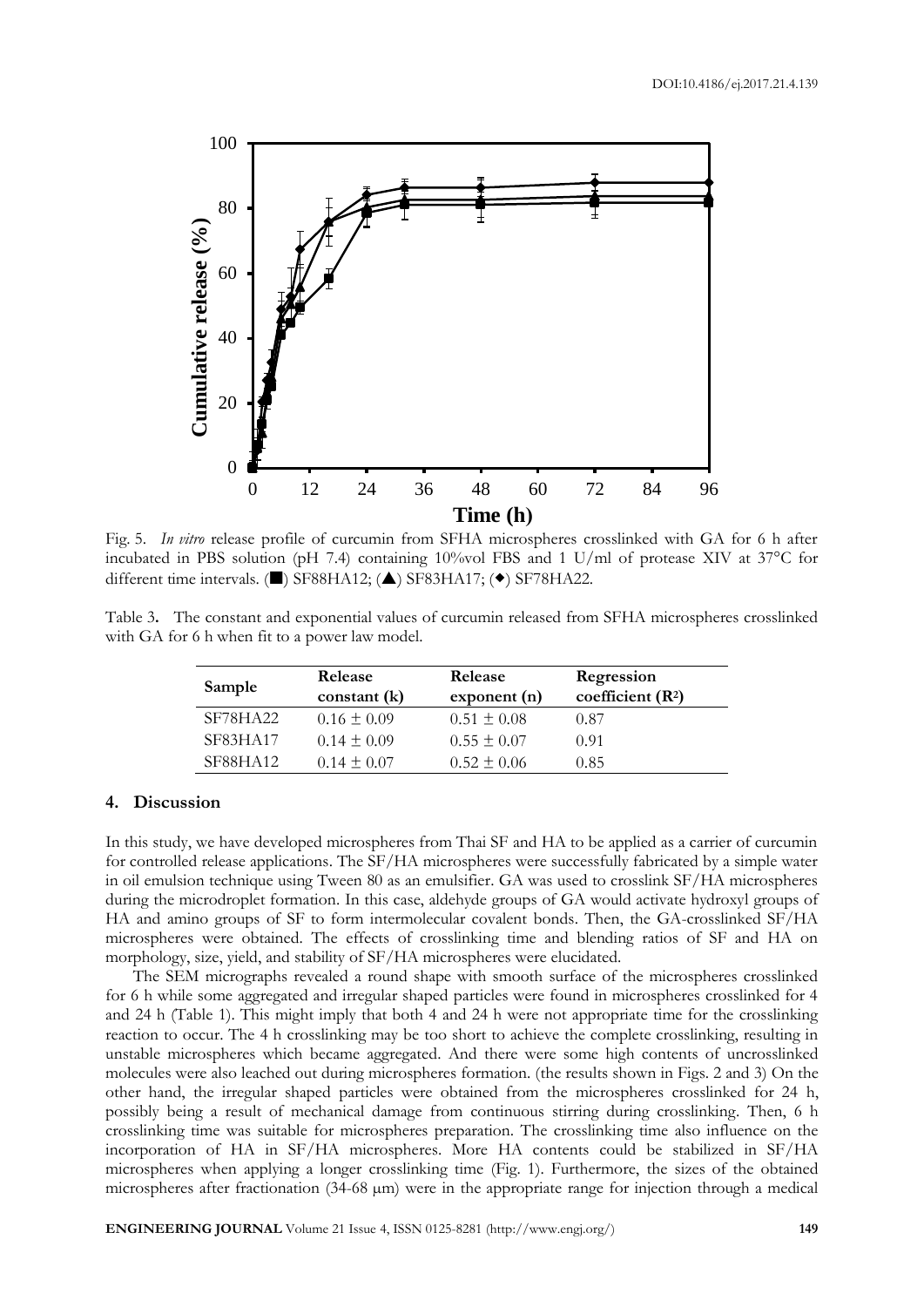needle which is considered as a minimal invasive treatment [47, 48]. The stability of GA-crosslinked SF/HA microspheres depended on both microsphere composition and crosslinking time. The lower stability of microspheres having higher HA content (Figs. 2 and 3) was explained by the structural characteristic of HA and SF as well as the GA crosslinking ability. HA is an anionic and non-sulfated polysaccharide which is hydrophilic and water-soluble. The dissolution of HA could then be easily occurred. On the other hand, SF molecules are known to be quite stable and water insoluble due to their hydrophobicity and secondary structure. Considering GA crosslinking reaction, GA could crosslink only at hydroxyl groups of HA molecules and it required two groups of hydroxyl to complete the crosslinking. Moreover, the H-O bond energy in hydroxyl group of HA was higher than H-N bond energy in amino group of SF [49]. Therefore, the HA may have less ability to crosslink within the microspheres by GA reaction, resulting in its less stability. For further investigation of this study, all SF/HA microspheres crosslinked with GA for 6 h were selected because of their controlled morphology without agglomeration, appropriate size, yield, and stability.

We showed that the SF/HA microspheres crosslinked with GA for 6 h were enzymatically degraded by Protease XIV [50-52]. Protease XIV specifically cleaves the peptide bonds in SF molecules. The degradation profiles confirmed that large amount of SF in SF/HA microspheres was proteolytic degraded by protease XIV (Fig. 4). Meanwhile, HA as a water soluble molecule would be either hydrolyzed or degraded by enzyme. This explained the faster degradation rate of the microspheres containing higher HA content.

To investigate the potential of SF/HA microspheres as carriers for drug delivery, curcumin was used as a model drug. After curcumin was loaded in the microspheres, the entrapment and loading efficiencies were evaluated. The significant difference in entrapment and loading efficiencies of curcumin among different microspheres were not observed in this study, possibly because all microsphere formulations were SF-based (SF 78-88%). The entrapment mechanism of curcumin in our SF-based microspheres might be explained by the hydrophobic interaction between the hydrophobic molecules of curcumin and the hydrophobic crystalline domain of SF [37, 53].

The release study under in vitro enzymatic condition revealed the controllable release profiles of curcumin from all microspheres (Fig. 5). The release of curcumin was fast at initial period due to the diffusion mechanism. Afterwards, the curcumin would be sustained released along the degradation of microspheres. Therefore, there may be two main mechanisms that regulate the release behavior of curucmin, diffusion and carrier's degradation [38, 54]. Comparing among different microsphere formulations, the release rate of curcumin was not significantly different. However, it seemed that the microspheres having higher SF content showed a slightly slower rate of curcumin release. This may also be explained by the hydrophobic interaction between curcumin and SF [10-13, 37, 53]. Ratanavaraporn et al. have reported the controlled release of curcumin from different compositions of gelatin/SF microspheres. It was found that the presence of SF in microspheres could prolong curcumin release [53]. To explain the mechanism of curcumin release from the microspheres, the release data were fit to a mathematical model based on regression analysis. The release kinetics and mechanisms of curcumin could be described by a power law model. The values of release exponent (n) of curcumin released from all microspheres were between 0.43 to 0.85 (Table 3), indicating that the mechanism controlling curcumin release were both diffusion and swelling or erosion (anomalous transport). It was supposed that the absorbed curcumin on the microspheres' surface was initially released out by diffusion-controlled mechanism. Thereafter, the curcumin attached on the crosslinked microspheres, especially on the hydrophobic domain of SF, was released out by microspheres' dissolution and degradation-controlled mechanism. In addition to the curcumin, HA was also continuously self-released from the microspheres due to its dissolution property (Fig. 4). Taken together, the GA-crosslinked SF/HA microspheres that simultaneously and sustained released curcumin and HA were suggested to be applied as injectable drug delivery system for the treatment of diseases e.g. arthritis. However, the further development of SF/HA microspheres is needed to achieve the carriers with extended range of sustained release of both curcumin and HA.

# **5. Conclusion**

The SF/HA microspheres were successfully prepared by water-in-oil emulsion and glutaraldehyde crosslinking techniques. The obtained microspheres were SF-based. Blending composition of SF and HA and crosslinking time influenced on morphology, size, stability, and degradation rate of the microspheres. The microspheres containing higher SF content were slightly bigger and more stable while the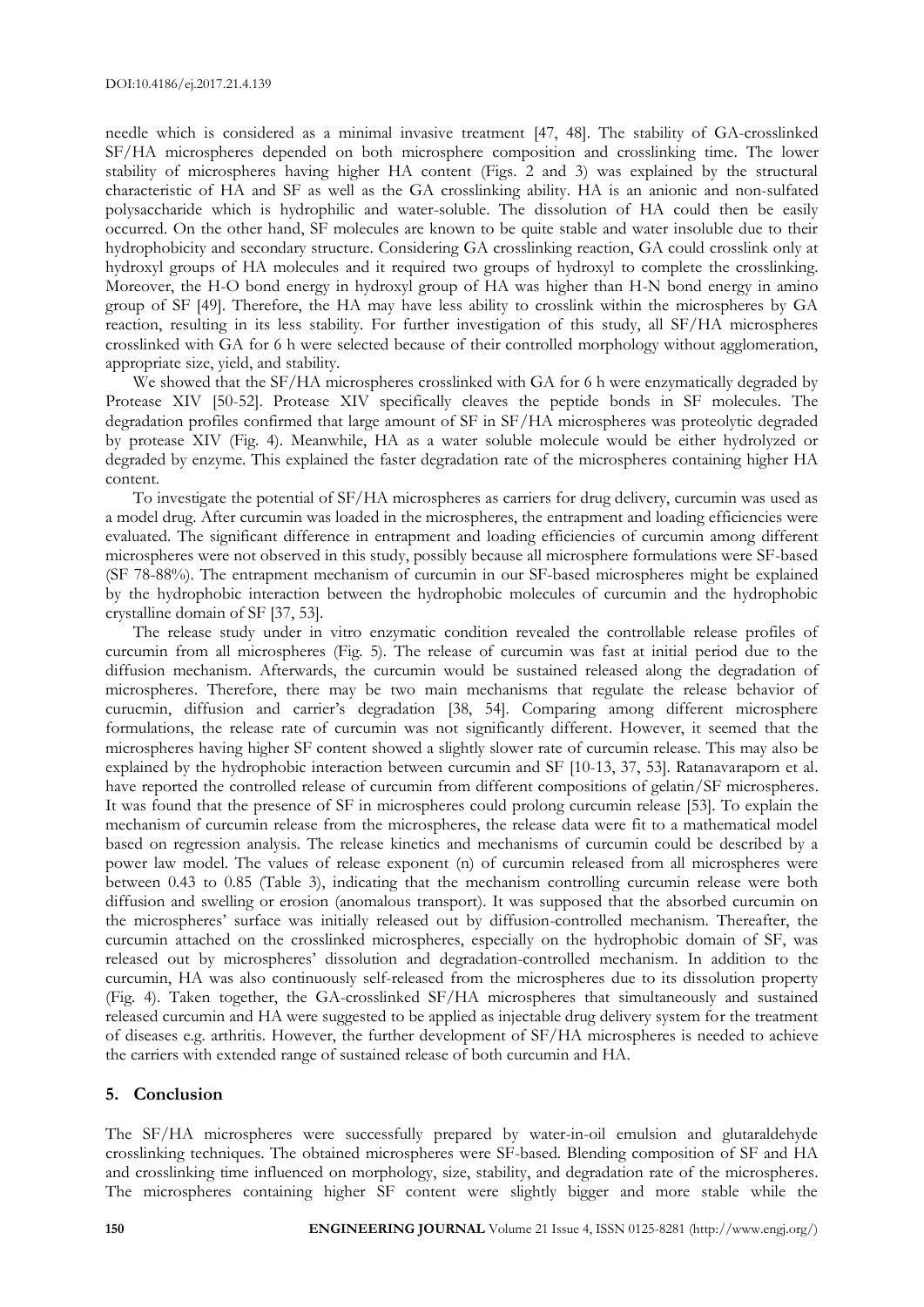microspheres crosslinked for 6 h appeared in a spherical shape with smooth surface due to an optimal crosslinking time. All microspheres could entrap curcumin as a hydrophobic molecule at around 30-33% and released it in a controllable manner, possibly due to the hydrophobic interaction between curcumin and hydrophobic domain of SF. These SF/HA microspheres could be further developed to be applied as injectable carriers for the treatment of diseases e.g. arthritis.

# **Acknowledgements**

This work has been supported by Chulalongkorn Academic Advancement into its 2nd Century Project (CUAASC).

# **References**

- [1] F. Causin, R. Pascarella, G. Pavesi, R. Marasco, G. Zambon, R. Battaglia, and M. Munari, "Acute endovascular treatment (b48 hours) of uncoilable ruptured aneurysms at non-branching sites using silk flow-diverting devices," *M. Interv. Neuroradiol*, vol. 17, no. 3, pp. 357-364, 2011.
- [2] M. Leonardi, L. Cirillo, F. Toni, M. Dall'Olio, C. Princiotta, A. Stafa, L. Simonetti, and R. Agati, "Treatment of intracranial aneurysms using flow-diverting silk stents (BALT): a single centre experience," *Interv. Neuroradiol*, vol. 17, no. 3, pp. 306-315, 2011.
- [3] B. Kundu, R. Rajkhowa, S. C. Kundu, and X. Wang, "Silk fibroin biomaterials for tissue regenerations," *Adv Drug Deliv Rev*, vol. 65, no. 5, pp. 457-470, 2013.
- [4] L. Meinel, R. Fajardo, S. Hofmann, R. Langer, J. Chen, B. Snyder, G. Vunjak-Novakovic, and D. L. Kaplan, "Silk implants for the healing of critical size bone defects," *Bone*, vol. 37, pp. 688-698, 2005.
- [5] C. R. Yoo, I. S. Yeo, K. E. Park, J. H. Park, S. J. Lee, W. H. Park, B. M. Min, "Effect of chitin/silk fibroin nanofibrous bicomponent structures on interaction with human epidermal keratinocytes," *Int. J. Biol. Macromol,* vol. 42, pp. 324-334, 2008.
- [6] I. S. Yeo, J. E. Oh, L. Jeong, T. S. Lee, S. J. Lee, W. H. Park, B. M. Min, "Collagen-based biomimetic nanofibrous scaffolds: Preparation and characterization of collagen/silk fibroin bicomponent nanofibrous structures," *Biomacromolecules,* vol. 9, pp. 1106-1116, 2008.
- [7] Y. Yang, F. Ding, J. Wu, W. Hu, W. Liu, J. Liu, and X. Gu, "Development and evaluation of silk fibroin-based nerve grafts used for peripheral nerve regeneration," *Biomaterials,* vol. 28, pp. 5526-5535, 2007.
- [8] C. Y. Wang, K. H. Zhang, C. Y. Fan, X. M. Mo, H. J. Ruan, and F. F. Li, "Aligned natural –synthetic polyblend nanofibers for peripheral nerve regeneration," *Acta Biomater*, vol. 7, pp. 634-643, 2011.
- [9] S. S. Silva, A. Motta, M. R. T. Rodrigues, A. F. M. Pinheiro, M. E. Gomes, J. O. F. Mano, R. L. Reis, and C. Migliaresi, "Novel Genipin-cross-linked chitosan/silk fibroin sponges for cartilage engineering strategies," *Biomacromolecules*, vol. 9, pp. 2764-2774, 2008.
- [10] B. B. Mandal and S. C. Kundu, "Calcium alginate beads embedded in silk fibroin as 3D dual drug releasing scaffolds," *Biomaterial*, vol. 30, no. 28, pp. 5170-5177, 2009.
- [11] X. Wang, T. Yucel, Q. Lu, X. Hu, and D. L. Kaplan, "Silk nanospheres and microspheres from silk/pva blend films for drug delivery," *Biomaterials*, vol. 31, no. 6, pp. 1025-1035, 2010.
- [12] S. Hofmann, C. T. Foo, F. Rossetti, M. Textor, G. Vunjak-Novakovic, D. L. Kaplan, H. P. Merkle, and L. Meinel, "Silk fibroin as an organic polymer for controlled drug delivery," *J. Control Release*, vol. 111, pp. 217-227, 2006.
- [13] X. Wang, E. Wenk, A. Matsumoto, L. Meinel, C. Li, D. L. Kaplan, "Silk microspheres for encapsulation and controlled release," *J. Control Release*, vol. 117, pp. 360-370, 2007.
- [14] M. K. Cowman and S. Matsuoka, "Experimental approaches to hyaluronan structure," *Carbohyd Res*, vol. 340, no. 5, pp. 791-809, 2005.
- [15] J. Necas, L. Bartosikova, P. Brauner, and J. Kolar, "Hyaluronic acid (hyaluronan): A review," *Veterinarni Medicina*, vol. 53, no. 8, pp. 397-411, 2008.
- [16] M. N. Collins and C. Birkinshaw, "Hyaluronic acid based scaffolds for tissue engineering—A review," *Carbohyd Polym*, vol. 92, no. 2, pp. 1262-1279, 2013.
- [17] C. E. Schanté, G. Zuber, C. Herlin, and T. F. Vandamme, "Chemical modifications of hyaluronic acid for the synthesis of derivatives for a broad range of biomedical applications," *Carbohyd Polym*, vol. 85, no. 3, pp. 469-489, 2011.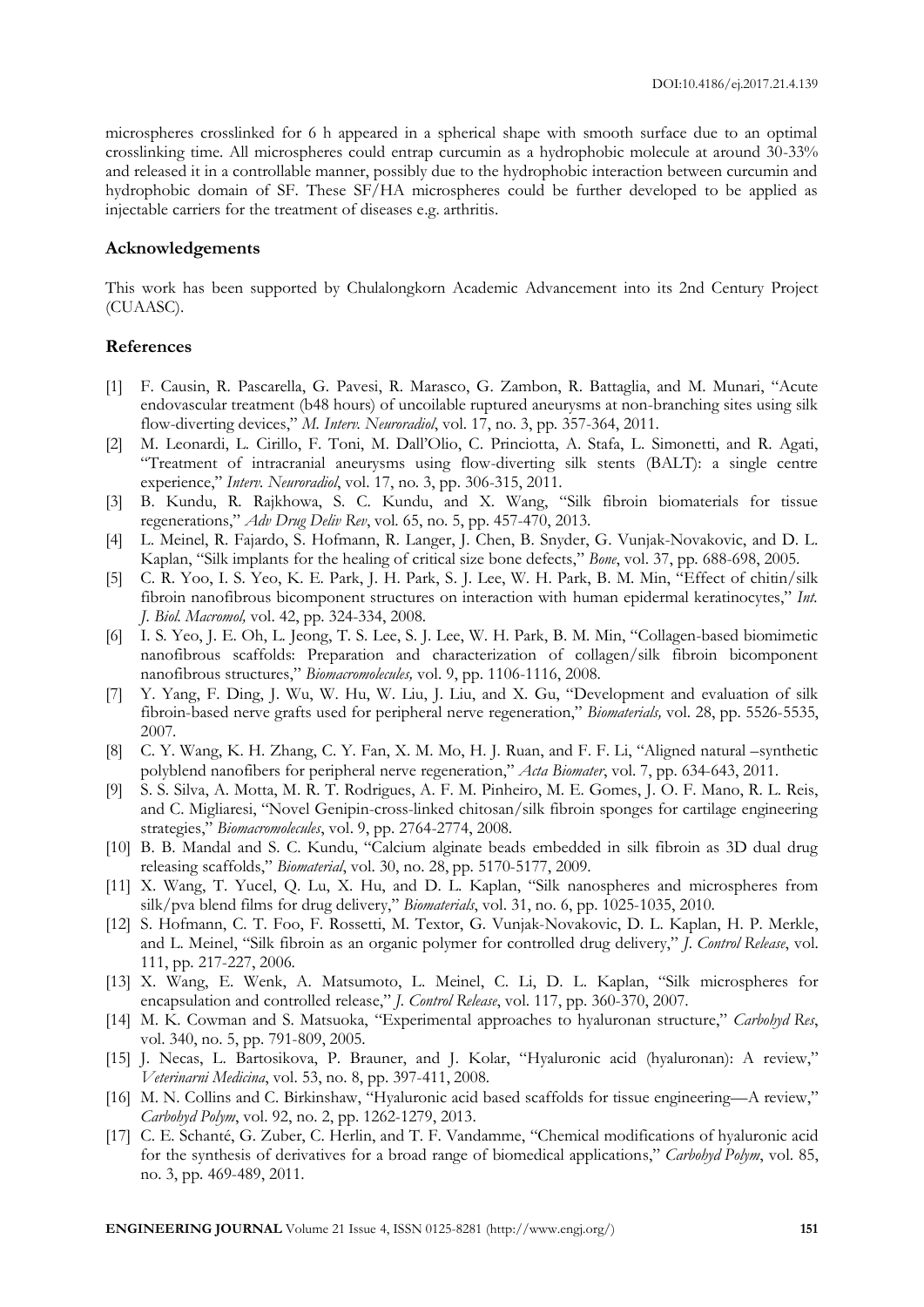- [18] L. Lapcik, L. Lapcik, S. De Smedt, J. Demeester, and P. Chabrecek, "Hyaluronan preparation, structure, properties, and applications," *Chemical Reviews*, vol. 98, no. 8, pp. 2663-2668, 1998.
- [19] L. Han, Y. Zhao, L. Yin, R. Li, Y. Liang, H. Huang, S. Pan, C. Wu, and M. Feng, "Insulin-loaded pHsensitive hyaluronic acid nanoparticles enhance transcellular deliver," *AAPS Pharm Sci Tech*, vol. 13, no. 3, pp. 836-845, 2012.
- [20] M. Manasa, V. Sridevi, M. V. V. Chandana Lakshmi and J .Dedeepya, "A Review on Hyaluronic Acid, "*Int .J .Res* .*Chem .Environ,* vol. 2, no. 4, pp. 6-11, 2012.
- [21] I. Chattopadhyay, K. Biswas, U. Bandyopadhyay, K. B. Ranajit, "Turmeric and curcumin: Biological actions and medicinal applications," *Curr Sci,* vol. 87, no. 1, pp. 44-53, 2004.
- [22] G. K. Jayaprakasha, L. Jaganmohan Rao, and K. K. Sakariah, "Antioxidant activities of curcumin, demethoxycurcumin and bisdemethoxycurcumin," *Food Chem*, vol. 98, no. 4, pp. 720-724, 2006.
- [23] M. Shakibaei, T. John, G. Schulze-Tanzil, I. Lehmann, and A. Mobasheri, "Suppression of NF kappaB activation by curcumin leads to inhibition of expression of cyclo-oxygenase-2 and matrix metalloproteinase-9 in human articular chondrocytes: Implications for the treatment of osteoarthritis," *Biochem Pharmacol*, vol. 73, no. 9, pp. 1434-1445, 2007.
- [24] Y. Henrotin, A. L. Clutterbuck, D. Allaway, E. M. Lodwig, P. Harris, M. Mathy-Hartert, M. Shakibaei, and A. Mobasheri, "Biological actions of curcumin on articular chondrocytes," *Osteoarthr Cartilage*, vol. 18, no. 2, pp. 141-149, 2010.
- [25] Y. Henrotin, F. Priem, and A. Mobasheri, "Curcumin: A new paradigm and therapeutic opportunity for the treatment of osteoarthritis: curcumin for osteoarthritis management," *Springer Plus*, vol. 2, no. 56, pp. 1-9, 2013.
- [26] B. Joe and R. Lokesh Belur, "Prophylactic and therapeutic effects of n-3 polyunsaturated capsaicin, and curcumin on adjuvant induced arthritis in rat," *Nitritional Biochemistry*, vol. 8, pp. 397-407, 1997.
- [27] W. M. Weber, L. A. Hunsaker, S. F. Abcouwer, L. M. Deck, and D. L. Vander Jagt, "Anti-oxidant activities of curcumin and related enones," *Bioorg Med Chem*, vol. 13, no. 11, pp. 3811-3820, 2005.
- [28] Z. M. Shao, Z. Z. Shen, C. H. Liu, M. R. Sartippour, V. L. Go, D. Heber, and M. Nguyen, "Curcumin exerts multiple suppressive effects on human breast carcinoma cells," *Int J Cancer*, vol. 98, no. 2, pp. 234-240, 2002.
- [29] A. Duvoix, R .Blasius, S. Delhalle, M. Schnekenburger, F. Morceau, E. Henry, M. Dicato, and M. Diederich, "Chemopreventive and therapeutic effects of curcumin," *Cancer Lett,* vol. 223, no. 2, pp. 181-190, 2005.
- [30] N. R. Jana, P. Dikshit, A. Goswami, and N. Nukina, "Inhibition of proteasomal function by curcumin induces apoptosis through mitochondrial pathway," *J Biol Chem,* vol. 279, no. 12, pp. 11680-11685, 2004.
- [31] A. Shehzad, F. Wahid, and Y. S. Lee, "Curcumin in cancer chemoprevention: Molecular targets, pharmacokinetics, bioavailability, and clinical trials," A*rch Pharm (Weinheim),* vol. 343, no. 9, pp. 489- 499, 2010.
- [32] R. Wilken, M. S. Veena, M. B. Wang, and E. S. Srivatsan, "Curcumin: A review of anti-cancer properties and therapeutic activity in head and neck squamous cell carcinoma," *Mol Cancer*, pp. 10-12, 2011.
- [33] J. Ravindran, S. Prasad, and B. B. Aggarwal, "Curcumin and cancer cells :how many ways can curry kill tumor cells selectivel," *AAPS J*, vol. 11, no. 3, pp. 495-510, 2009.
- [34] R. K. Das, N. Kasoju, and U. Bora, "Encapsulation of curcumin in alginatechitosan-pluronic composite nanoparticles for delivery to cancer cells," *Nanomedicine*, vol. 6, no. 1, pp. 153-160, 2010.
- [35] C. Mohanty and S. K. Sahoo, "The in vitro stability and in vivo pharmacokinetics of curcumin prepared as an aqueous nanoparticulate formulation," *Biomaterials*, vol. 31, no. 25, pp. 6597-6611, 2010.
- [36] K. Lerdchai, J. Kitsongsermthon, J. Ratanavaraporn, S. Kanokpanont, and S. Damrongsakkul, "Thai silk fibroin/gelatin sponges for the dual controlled release of curcumin and docosahexaenoic acid for anticancer treatment," *J. Pharm Sci,* vol. 105, no. 1, pp. 221-230, 2016.
- [37] J. Ratanavaraporn, S. Kanokpanont, and S. Damrongsakkul, "The development of injectable gelatin/silk fibroin microspheres for the dual delivery of curcumin and piperine," *J. Mater Sci Mater Med*, vol. 25, no. 2, pp. 401-410, 2014.
- [38] U. J. Kim, J. Park, H. J. Kim, M. Wada, and D. L. Kaplan, "Three-dimensional aqueous-derived biomaterial scaffolds from silk fibroin," *Biomaterials*, vol. 26, no. 15, pp. 2775-2785, 2005.